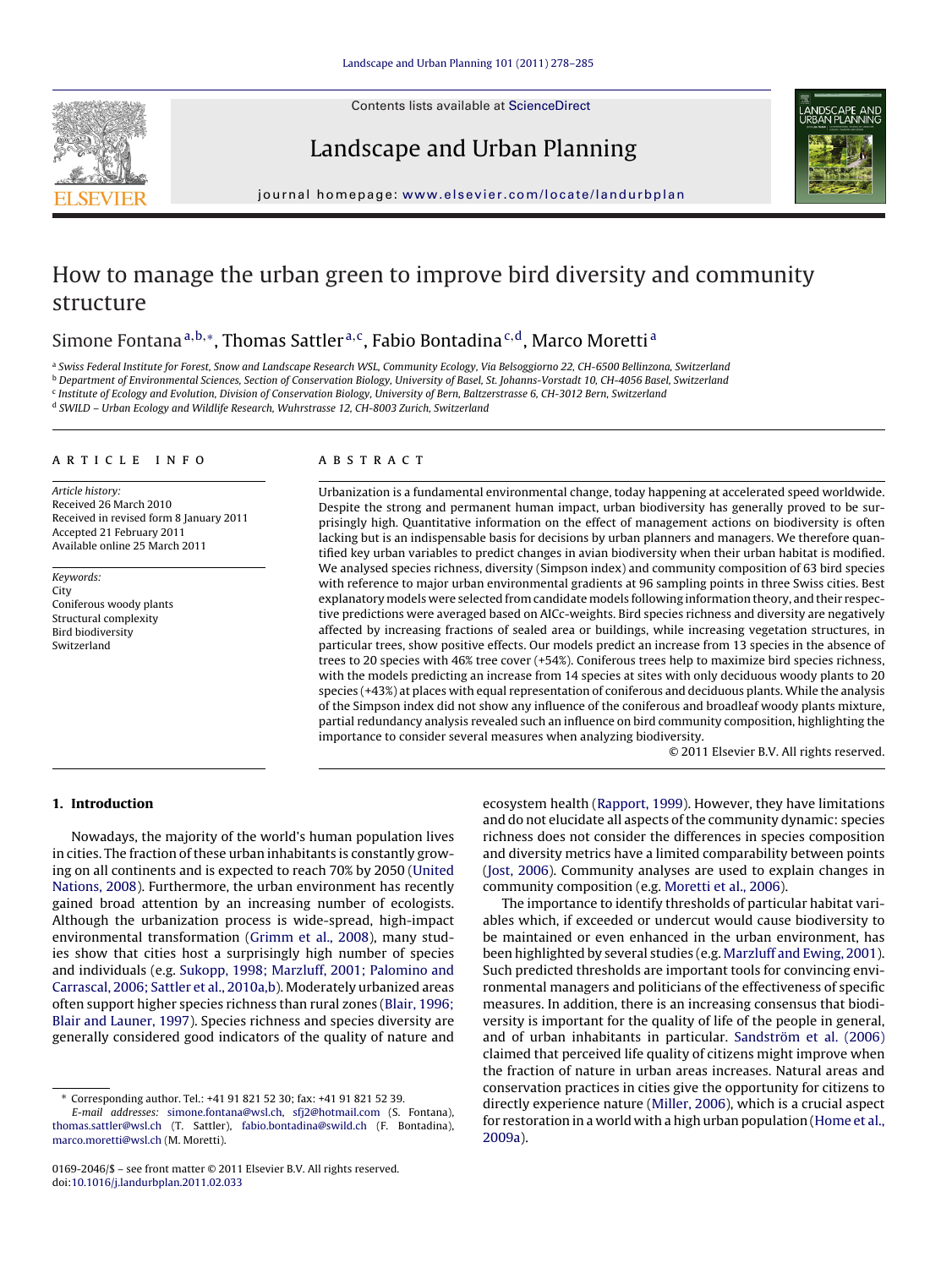Birds are often chosen as indicators of habitat quality. Their ecology is well known and species respond well to the availability of habitat structures [\(Clergeau et al., 1998; Evans et al., 2009\).](#page-7-0) In cities, birds are widely considered as an optimal model group to study the ecological effect of urbanization ([McDonnell and Hahs,](#page-7-0) [2008\).](#page-7-0) Strong inter-specific differences in the response of birds to urbanization are known [\(Møller, 2009\),](#page-7-0) thus, it is expected that increasing urban densification modifies both bird community compositions and structure. Nevertheless, abiotic conditions are similar between cities ([Grimm et al., 2008\) a](#page-7-0)nd thus avian communities are often comparable, independent from latitude ([Clergeau et al., 2006;](#page-7-0) [Evans et al., 2009\).](#page-7-0) The following general patterns have been identified on how urbanization influences avian biodiversity: (1) bird species richness and diversity decrease along urbanization gradients ranging from moderately urbanized to densely built-up areas ([Clergeau et al., 1998, 2006\).](#page-7-0) (2) Avian abundance tends to increase along the same gradient ([Clergeau et al., 1998; Palomino and](#page-7-0) [Carrascal, 2006; Grimm et al., 2008\),](#page-7-0) which reflects the overall dominance of few synantrophic species (omnivorous and ubiquitous) contributing to biotic homogenization (e.g. [Clergeau et al., 2006;](#page-7-0) [La Sorte and McKinney, 2007\).](#page-7-0) (3) Specialist species (e.g. woodland and farmland species with narrow ecological requirements, often insect feeders and ground nesters) decrease with increasing urbanization (e.g. [Clergeau et al., 1998; Fernández-Juricic, 2004; Devictor](#page-7-0) [et al., 2007\).](#page-7-0)

Several studies provide evidence that site-specific environmental factors (e.g. size of residential house properties) influence avian species occurrence in urban areas (e.g. [McKinney, 2002; Sattler](#page-7-0) [and Tobler, 2004; Evans et al., 2009\),](#page-7-0) which suggests that already management decisions by inhabitants and property owners on the site scale can affect nesting and feeding habitats for urban birds [\(McKinney, 2002; Grimm et al., 2008\).](#page-7-0) The following management actions have been devised with the aim of enhancing urban bird populations: (1) providing additional food resources ([Gaston et al., 2007; Evans et al., 2009\);](#page-7-0) (2) enhancing reproduction possibilities with nest boxes [\(Gaston et al., 2007\);](#page-7-0) (3) increasing structural vegetation diversity [\(Böhning-Gaese, 1997; Chace](#page-7-0) [and Walsh, 2004; Evans et al., 2009\);](#page-7-0) (4) planting native rather than exotic woody plants ([Chace and Walsh, 2004; Daniels and](#page-7-0) [Kirkpatrick, 2006; Burghardt et al., 2009\);](#page-7-0) (5) preserving woodland patches in urban developments [\(Croci et al., 2008\);](#page-7-0) (6) increasing connectivity among green structures within and around cities ([Marzluff and Ewing, 2001; Fernández-Juricic, 2004\).](#page-7-0)

These studies usually indicate the direction of influence (positive/negative) of such management decisions on avian biodiversity, but in addition to this important information there is an urgent need for knowledge on the extent of effects of single factors ([Kim](#page-7-0) [and Byrne, 2006\).](#page-7-0) Quantification of the respective influence of single factors on species numbers, diversity and composition facilitates the communication with policy makers, urban planners and builders (e.g. [McDonnell and Hahs, 2008; Stagoll et al., 2010\).](#page-7-0) In this way, closer collaboration between the different stakeholders is fostered which is urgently needed with increasing urbanization.

Therefore, in the present study, we calculated model predictions for human-influenced factors such as structural elements to sustain and possibly even enhance bird biodiversity despite increasing expansion and densification of cities. For the same goal of effective planning measures for avian biodiversity, we also analysed the influence of the composition of woody plants which are an important part of the urban green. In particular, we aim to answer the following questions: (A) Structural elements—Which are the most important urban elements that affect bird species richness (species number) and diversity (representing species richness and community evenness) and what are their effect sizes? Do we also find a pre-eminent influence of trees, as revealed by previous studies and, if yes, what is the predicted influence of this variable? (B1) Woody plant composition—Which composition of tree and bush species, with regard to foliage type (coniferous, broadleaf), origin (native, exotic) and woody plant species richness, maximize bird species richness and diversity? (B2) Woody plant composition and bird community—Which additional information is obtained by community analysis? How do different bird species react to changes in woody plant composition?

## **2. Materials and methods**

## 2.1. Study sites and sampling design

We chose the three Swiss cities of Zurich, Lucerne (both North of the Alps) and Lugano (South of the Alps) as study areas (further details in [Appendix S1a\).](#page-7-0) With >73% of the population living in cities [\(Schuler et al., 2004\),](#page-7-0) Switzerland provides plentiful opportunities to study the effect of small to medium sized cities in central Europe on avian biodiversity. The three cities consist of historical centres, residential areas, business quarters, public green areas, historical parks and cemeteries, and former industrial areas that have been developed for new apartments and office buildings. All three cities are characterized by a temperate climate (North: average January temperature 1 ◦C, July 17 ◦C; South: January 3 ◦C, July 20 $\degree$ C) with a yearly precipitation of 1000 mm for Zurich, 1150 mm for Lucerne and 1600 mm for Lugano. Within each of the three cities 32 sampling points (total 96) were selected along a continuous urbanization gradient, which was measured as the fraction of sealed and built area in the 50 m radius around the sampling points. The selection of the individual sampling points followed a reasoned choice sampling strategy to cover the entire urbanization gradient (3–92% sealed and built area). We included a wide range of urban habitat types (private gardens, semi-public spaces of apartment buildings, public parks and courtyards of industrial buildings) at different developmental stages into the study (detailed locations in [Germann et al., 2008\).](#page-7-0) The mean distance of 388 m  $(\pm 21 \text{ m } \text{SE})$ between sampling points inhibited spatial auto-correlation, which was confirmed using the Moran's Index [\(Legendre and Legendre,](#page-7-0) [1998;](#page-7-0) data not shown). A minimal distance of 250 m was kept between sampling points and the city fringe.

#### 2.2. Bird survey

We used the point count method in the early morning to record birds at sampling points ([Bibby et al., 2000\)](#page-7-0) during the breeding season (April 15th–June 13th 2007). Each of the 96 points was visited six times, over the two months (mean interval between visits: 10.6 days, range 4–15 days). Considering that the time of day affects bird activity, which in turn affects detection probability, the order of sampling points during one morning tour was alternated between start (1 h before sunrise) and finish (at the latest 5 h after sunrise) of each tour. Each visit lasted 15 min to give a total of  $6 \times 15 = 90$  min per sampling point (144 h overall). Presence of bird species was recorded visually and acoustically in a radius of 50 m, with the first 10 min of observations at the centre and the remaining 5 min checking areas hidden from the observer (e.g. behind buildings). When counting birds, we took special care that individuals were counted once only. We did not distinguish between breeders and other visitors as distinction is difficult, and over-flying birds were counted only when they were flying low and/or showed connection to the ground environment (i.e. searching for food). Species richness for each sampling point was defined as the total number of species detected during the six visits. Abundance for each species and sampling point was defined as the maximum number of individuals present in any of the six visits. We chose Simpson index as measure of species diversity. The Simpson index emphasizes the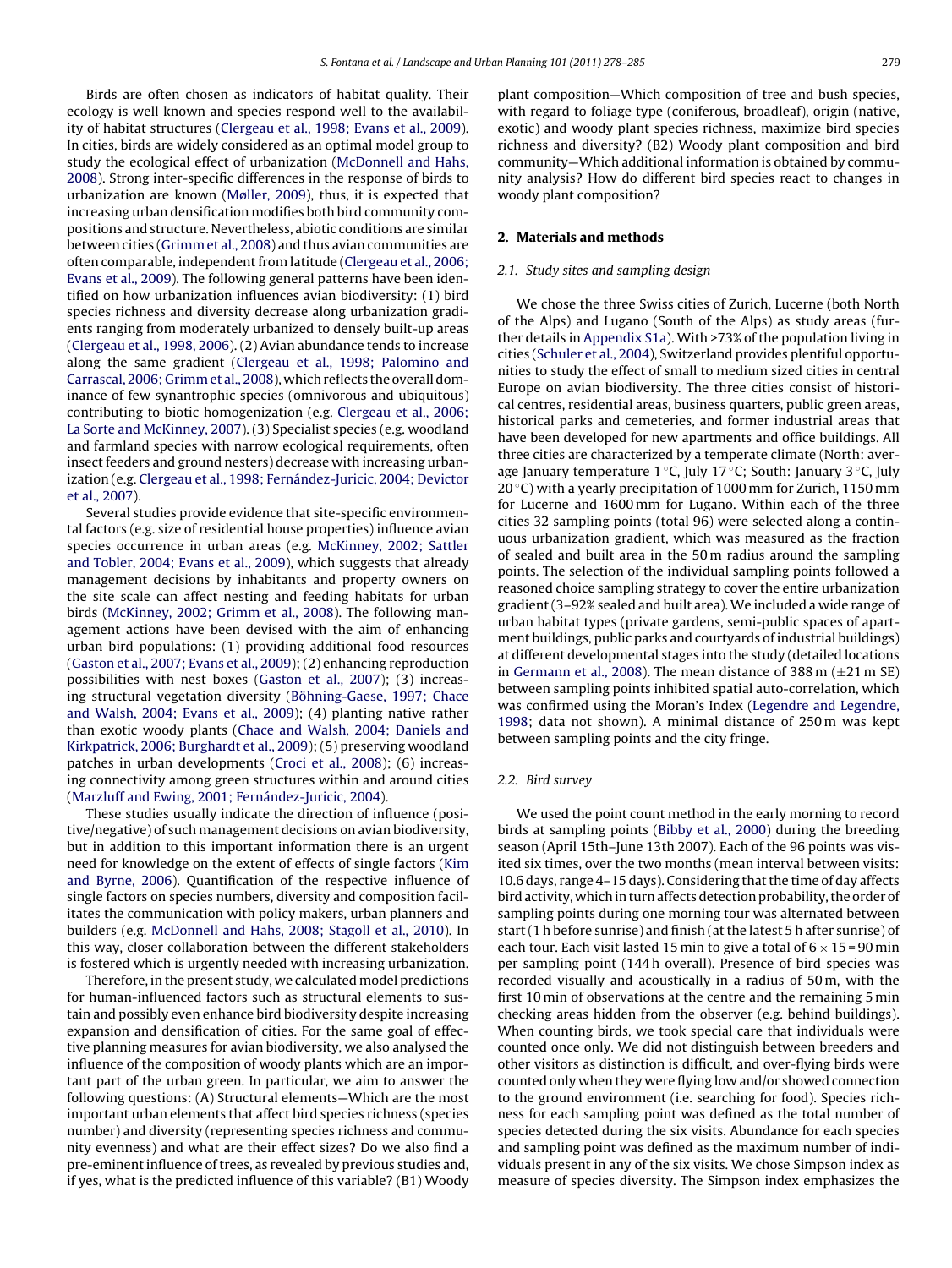# <span id="page-2-0"></span>**Table 1**

Continuous habitat variables according to the main study questions on structural elements (analysis A) and woody plant composition (analysis B).

| Variable                                          | Mean (min-max)      | Units                            | Definition                                                        |
|---------------------------------------------------|---------------------|----------------------------------|-------------------------------------------------------------------|
| Analysis (A) structural elements                  |                     |                                  |                                                                   |
| BUILDING                                          | $0.23(0.00-0.65)$   | Relative coverage in radius 50 m | <b>Buildings</b>                                                  |
| <b>SEALED AREA</b>                                | $0.26(0.00 - 0.78)$ |                                  | Asphalted surfaces (roads, spots), diverse anthropogenic features |
|                                                   |                     |                                  | (i.e. gazebos, statues, fountains)                                |
| <b>GRASS</b>                                      | $0.30(0.03 - 0.76)$ |                                  | Short grass, long grass and native flowers                        |
| <b>BUSH</b>                                       | $0.13(0.00 - 0.36)$ |                                  | Woody plants (<5 m high)                                          |
| <b>TREE</b>                                       | $0.13(0.00 - 0.47)$ |                                  | Woody plants (>5 m high)                                          |
| Analysis (B) woody plant composition <sup>a</sup> |                     |                                  |                                                                   |
| <b>CONIFEROUS</b>                                 | $0.05(0.00-0.35)$   | Relative coverage in radius 50 m | Coniferous woody plants cover (trees and bushes)                  |
| <b>DECIDUOUS</b>                                  | $0.21(0.03-0.65)$   |                                  | Deciduous woody plants cover (trees and bushes)                   |
| EXOTIC                                            | $0.12(0.00-0.33)$   |                                  | Exotic woody plants cover (trees and bushes)                      |
| <b>NATIVE</b>                                     | $0.14(0.01 - 0.59)$ |                                  | Native woody plants cover (trees and bushes)                      |
| <b>WOODY SPECIES RICHNESS</b>                     | $2.14(1.00-4.54)$   | $\boldsymbol{n}$                 | Mean number of woody plants species                               |

<sup>a</sup> In analysis B1 the following ratios of the coverage were used: CONIFEROUS/DECIDUOUS (Mean, 0.25; Min 0.00; Max 2.91) and EXOTIC/NATIVE (1.95; 0.00; 13.93).

evenness of a community, being less sensitive to species richness. It is meaningful, very robust, widely used and allows comparisons with the results of other studies [\(Magurran, 2004\):](#page-7-0)

$$
Simpson = 1 - \sum_{i=1}^{n} p_i^2
$$

where  $n$  is the number of species observed at the sampling point and  $p_i$  is the relative abundance of species *i*.

Bird community composition at the different sampling points was expressed by the abundance (see definition in the previous paragraph) of each species, obtaining a 'species by sites' matrix.

#### 2.3. Habitat variables

According to the main research questions, ten habitat variables (Table 1) were recorded at or within a 50 m radius of the sampling points and were digitized using Geographic Information Systems (ArcGIS 9.2, ESRI Redlands, USA):

(A) Structural elements – Detailed structural habitat variables were expressed as relative area coverage (=fraction;  $100\% = 7854 \,\mathrm{m}^2$  for a single location).

(B1) Woody plant composition – We were especially interested in the influence of different types of woody plants (foliage, origin, species richness) on avian biodiversity. Opposed to analysis A, where we distinguished between trees and bushes based on an arbitrary height limit of 5 m, we renounced this distinction in analysis B and considered the type of the tree and bush continuum as 'woody plant composition'. Two habitat variables are expressed as ratios (CONIFEROUS/DECIDUOUS and EXOTIC/NATIVE) as (a), in this analysis, we were not interested in the absolute woody plant coverage which would have dominated the effect of composition and (b) to minimize the number of variables in the candidate models. We calculated mean species richness of woody plants (WOODY SPECIES RICHNESS), using the following formula:

$$
WSR = \sum_{i=1}^{n} SR_i \frac{\text{area}_i}{\text{area}_{TOT}}
$$

where *n* is the number of different woody plants patches within a 50 m radius,  $SR<sub>i</sub>$  is the estimated number of woody plants species within patch *i* (three categories: 1 species ( $SR_i = 1$ ), 2–3 species (=2.5),  $\geq$ 4 species (=5)), area<sub>i</sub> is the area of woody plants patch *i* and area $T<sub>OT</sub>$  is the total woody plants area within 50 m radius (sum of all area<sub>i</sub>).

(B2) Woody plant composition and bird community – The analysis is based on the same variables as analysis B1, but CONIFEROUS, DECIDUOUS, EXOTIC and NATIVE are expressed as relative area coverage.

#### 2.4. Statistical analysis

For the two study questions A and B1, we analysed the correlation of bird species richness and diversity with the habitat variables with linear mixed-effects models ([Laird and Ware, 1982; Crawley,](#page-7-0) [2007\),](#page-7-0) separating random effects (cities) from fixed effects (habitat variables).We found a normal distribution of the model residuals of both response variables (bird species richness and Simpson index) and thus used linear models.

We regressed species richness and Simpson index as a measure for species diversity on two different sets of explanatory variables corresponding to the two study questions (A and B1). All variables are continuous. Pair-wise correlation analysis showed that correlation coefficients r were below 0.7 which was defined as the maximal accepted limit of correlation.

For each of the two analyses, we formulated a priori models including all possible combinations of the variables. A total of 32 pre-defined models were tested for the structural elements analysis (analysis A) and eight models for the woody plant composition analysis (analysis B1). All composition models related to analysis B1 contained the area fraction of woody plants as a co-variable to account for the total cover at each sampling point. We expected a curvilinear relation (optimum curve) for the variable CONIFER-OUS/DECIDUOUS (ratio), so we included its quadratic function into the modeling for species richness and species diversity. For the variable BUILDING we only expected a curvilinear relationship for the response variable bird species richness, because moderately built areas can host building dwelling species that profit from artificial rocks without necessarily losing the species already present at sampling locations with less buildings. On the other hand, for species diversity we expected BUILDING to exhibit a linear effect, as the Simpson index might be negatively affected by newly dominant building dwelling species. Consequently, we included the quadratic function of BUILDING into the modeling for species richness but not for species composition.

Models were ranked according to the small-sample unbiased Akaike's Information Criterion (AICc). AICc weights and evidence ratios were calculated [\(Burnham and Anderson, 2002; Johnson and](#page-7-0) [Omland, 2004\).](#page-7-0) Models with evidence ratios <10 were defined as the most parsimonious set of models. These selected models were predicted individually for all of the independent variables varying between the minimum and maximum value of the data set, while the remainder were kept constant at their mean value. By bootstrapping (1000 repetitions), standard deviations were calculated for the predicted values. Predicted values were then averaged on the basis of their AICc weights [\(Burnham and Anderson, 2002\).](#page-7-0) The explained variation of every model was calculated using the generalized form of  $R^2$  for linear mixed effects models proposed by [Xu](#page-7-0) [\(2003\).](#page-7-0) All statistical calculations were carried out with the pro-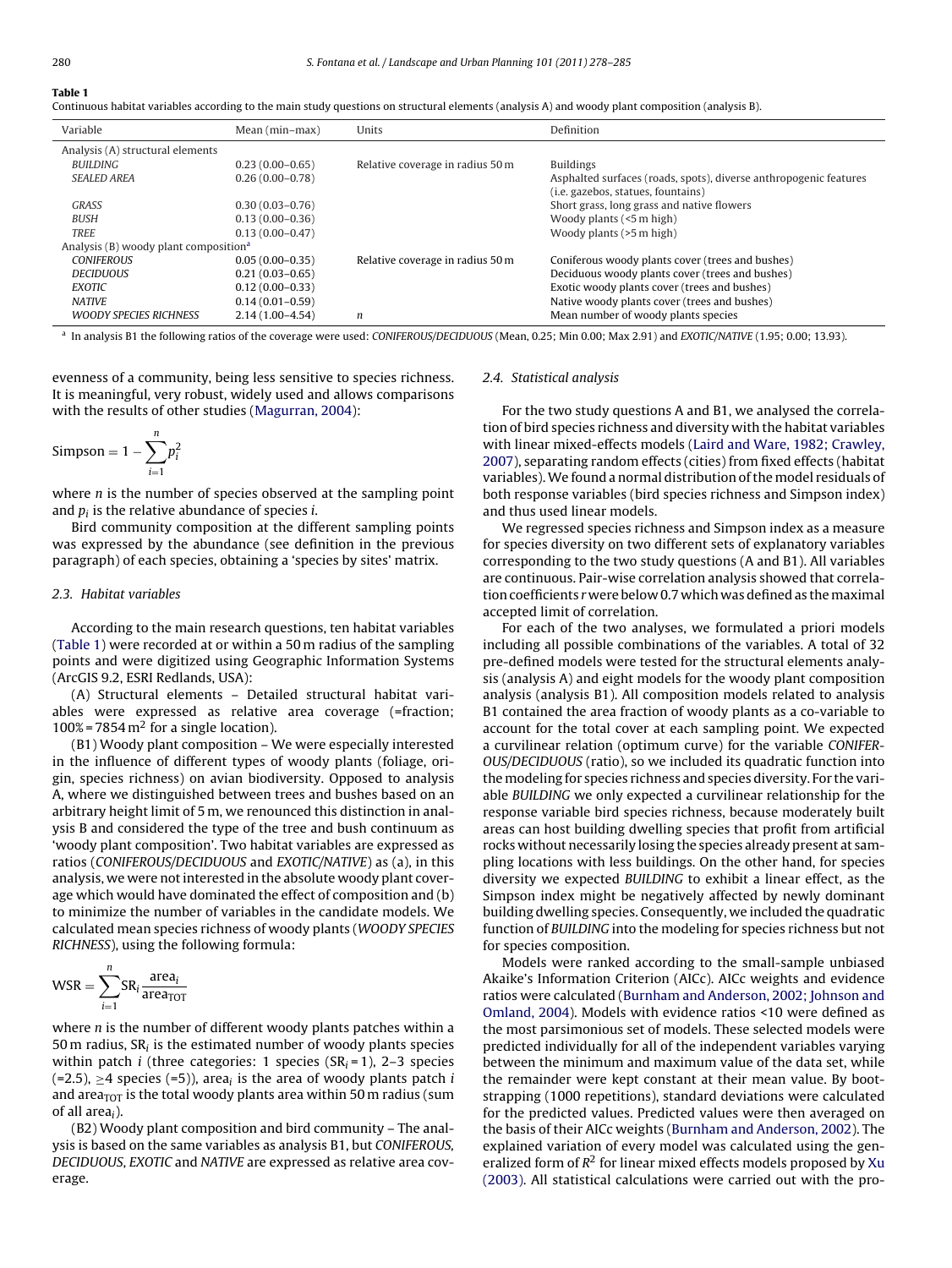#### **Table 2**

| Model | Intercept | Tree                 | Bush      | Grass                               | Sealed area | Building      | Building <sup>2</sup>     | $\triangle$ -AICc <sup>a</sup> | <b>AICw<sup>b</sup></b> | ER <sup>c</sup> | $k^d$          | $R^2$ e |
|-------|-----------|----------------------|-----------|-------------------------------------|-------------|---------------|---------------------------|--------------------------------|-------------------------|-----------------|----------------|---------|
| (A)   |           |                      |           |                                     |             |               |                           |                                |                         |                 |                |         |
| 8     | 15.6(1.0) | 16.3(3.2)            |           |                                     | $-9.7(2.4)$ |               |                           | 0.0                            | 45.0%                   | 1.0             | 5              | 41.3%   |
| 17    | 14.6(1.2) | 15.8(3.2)            | 6.4(4.3)  |                                     | $-8.8(2.4)$ |               |                           | 2.0                            | 17.0%                   | 2.7             | 6              | 42.6%   |
| 16    | 9.5(1.0)  | 12.7(3.6)            | 13.2(4.2) | 7.6(2.2)                            |             |               |                           | 2.8                            | 11.3%                   | 4.0             | 6              | 42.0%   |
| 21    | 17.7(1.7) | 11.3(4.0)            |           |                                     | $-9.7(2.3)$ | $-5.8(8.6)$   | $-3.2(14.8)$              | 3.5                            | 7.9%                    | 5.7             | 7              | 44.3%   |
| 19    | 15.0(1.5) | 15.5(3.5)            |           | 1.5(2.7)                            | $-8.7(3.0)$ |               |                           | 4.0                            | 6.2%                    | 7.3             | 6              | 41.5%   |
| 26    | 12.4(2.0) | 13.4(3.6)            | 9.5(4.8)  | 4.2(3.0)                            | $-5.6(3.4)$ |               |                           | 4.3                            | 5.4%                    | 8.4             | 7              | 43.7%   |
| Model | Intercept | Coniferous/deciduous |           | (Coniferous/deciduous) <sup>2</sup> |             | Exotic/native | Woody species<br>richness | $\triangle$ -AICc <sup>a</sup> | <b>AICw<sup>b</sup></b> | ER <sup>c</sup> | $k^d$          | $R^2$ e |
| (B1)  |           |                      |           |                                     |             |               |                           |                                |                         |                 |                |         |
|       | 10.2(0.8) | 6.0(1.9)             |           | $-1.1(0.8)$                         |             |               |                           | 0.0                            | 61.6%                   | 1.0             | 6              | 16.1%   |
| 4     | 10.7(0.9) | 6.6(1.9)             |           | $-1.3(0.8)$                         |             | $-0.2(0.1)$   |                           | 1.8                            | 25.7%                   | 2.4             | $\overline{7}$ | 19.9%   |
| 5     | 9.6(1.2)  | 6.3(2.0)             |           | $-1.2(0.8)$                         |             |               | 0.3(0.5)                  | 3.9                            | 8.6%                    | 7.2             |                | 16.3%   |

Selected linear mixed-effects models (most parsimonious set of models with evidence ratio smaller than 10), relating species richness to five environmental variables (estimates and SD are indicated). (A) Structural elements analysis; (B1) Woody plant composition analysis.

<sup>a</sup> Difference compared to small-sample unbiased Akaike's Information Criterion of the best model.

**b** Model weight.

<sup>c</sup> Evidence ratio.

<sup>d</sup> Number of parameters.

 $e$  Adjusted  $R^2$  ([Xu, 2003\).](#page-7-0)

# gram R v2.6.0 ([R Development Core Team, 2007\) u](#page-7-0)sing library nlme ([Pinheiro et al., 2008\).](#page-7-0)

For the study question B2, partial Redundancy Analysis of bird community composition (pRDA; [Legendre and Legendre, 1998\) w](#page-7-0)as performed using the CANOCO software (Microcomputer Power, Ithaca, NY, USA) and referring to Lepš and [Smilauer \(2003\)](#page-7-0). As a multivariate analysis of variance, pRDA tests the linear relationship between a response matrix (i.e. abundance of bird species by 96 sampling points) and the explanatory variables (i.e. five woody plant composition variables; [Table 1\),](#page-2-0) while controlling for co-variables (i.e. the three cities, alike to the linear mixed-effects models above). Monte Carlo permutation tests (999 permutations) were performed to assess the significance of the different canonical axes. Species that were observed only few times and/or only at one sampling point (singletons) can cause problems in the analysis, because their occurrence could be accidental and not due to environmental reasons. Therefore, only species observed at least 5 times and at more than one sampling point were included in the pRDA analysis (39 species).

#### **3. Results**

We recorded 4120 individuals of 63 species within a radius of 50 m from the 96 sampling points. Overall, we recorded an average of 15.2 species per sampling point (SD = 3.9; range = 7–25) with only small variation between the three cities ([Appendix S1b\).](#page-7-0) For species identity and frequencies per city see [Appendix S2.](#page-7-0)

#### 3.1. Structural elements

For bird species richness, six out of the initial 32 models were found by the evidence ratios as the most parsimonious set of models (Table 2A). The explanatory power of the selected models is very high with an average  $R^2$  of 42.6% per selected model. The variable TREE is contained in all six selected models (sum of AICc weights = 92.7%) and shows the highest positive correlation with bird species richness. SEALED AREA (in five selected models; sum of weights = 81.4%) shows the highest negative correlation. BUSH and GRASS exhibit a moderately positive influence on bird species richness (each in three selected models; sum of weights = 33.7% and 22.9%, respectively) while BUILDING (linear and quadratic term) shows a negative correlation with bird species richness (in one selected model; weight = 7.9%).

For bird species diversity (Simpson index), nine out of the initial 32 models were defined as the most parsimonious set of models [\(Table 3A](#page-4-0)). With an averaged  $R^2$  of 21.0%, their explanatory power is about half that of the models that explained species richness. Again, TREE is contained in eight of the nine selected models (sum of weights = 84.0%) and shows the highest positive correlation with species diversity. BUILDING shows a moderate negative correlation (in four selected models; sum of weights = 23.4%), BUSH has a moderate positive correlation (in three selected models; sum of weights = 25.4%), whereas there is hardly any correlation for GRASS and SEALED AREA (in two selected models each; sum of weights = 13.8% and 9.5%, respectively).

The averaged predictions of the selected models illustrate the outstanding and positive influence of TREE on both bird species richness and diversity [\(Fig. 1\):](#page-4-0) a 20% increase of tree area results in an average of three additional bird species and an increase of Simpson index of about 0.24 (i.e. 24% increase in the probability that two randomly chosen birds belong to two different species). Considering their standard deviations (SD), species richness predictions are reasonably reliable along the entire tree gradient under study, whereas the predictions for species diversity become less reliable for tree coverage above 30% of the total area. The variables BUSH and GRASS have a moderate and similar positive effect on bird species richness and diversity (although considerably less important than variable TREE). The predictions for SEALED AREA [\(Fig. 1\)](#page-4-0) yield a contrasting picture for species richness (negative influence) and for species diversity (no influence). A 40% increase of the sealed area causes a loss of three bird species, whereas predictions become less reliable when the fraction of sealed area is above 50%. In contrast to the influence of sealed area, species richness is not greatly influenced by the fraction of area covered by buildings, while a 25% increase in built area decreases the Simpson index by about 0.01. In this case, species diversity predictions become less reliable for buildings fraction above 40%.

#### 3.2. Woody plant composition

For bird species richness, three models were defined as the most parsimonious set of models (Table 2B1). The explanatory power of these models, with the averaged  $R^2$  of 17.4%, is lower than in the analysis of the structural elements. The variable CONIF-EROUS/DECIDUOUS (including its quadratic term) occurs in all the three selected models (sum of weights = 95.9%) and reveals a curvilinear response of bird species richness. The variables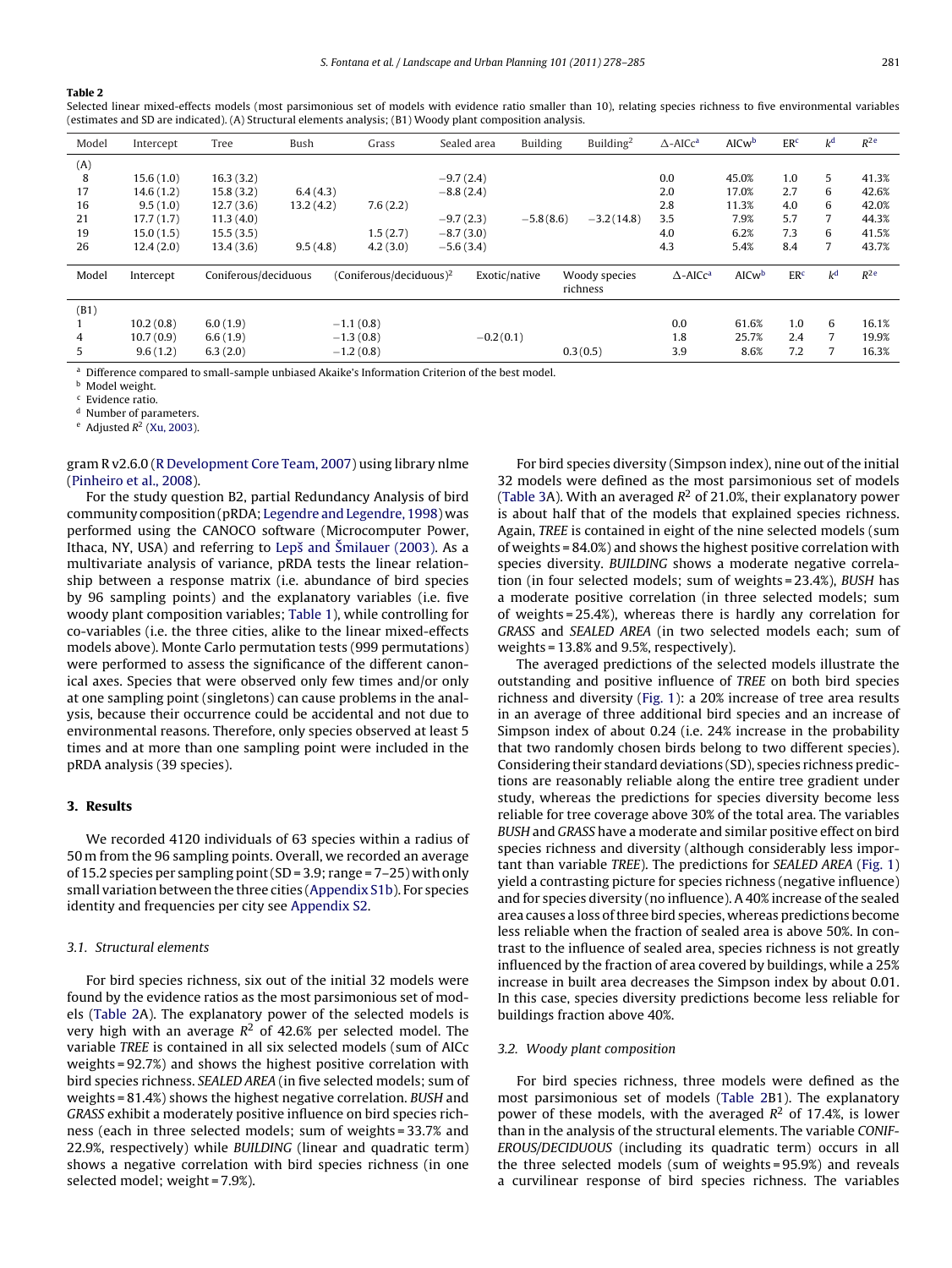#### <span id="page-4-0"></span>**Table 3**

Selected linear mixed-effects models (most parsimonious set of models with evidence ratio smaller than 10), relating species diversity to five environmental variables (estimates and SD are indicated). (A) Structural elements analysis; (B1) Woody plant composition analysis.

| Model | Intercept  | Tree                 | Bush       | Grass                               | Sealed area   | Building                  | $\Delta$ -AICc <sup>a</sup>    | AICwb | ER <sup>c</sup>       | $k^d$          | $R^2$ e  |
|-------|------------|----------------------|------------|-------------------------------------|---------------|---------------------------|--------------------------------|-------|-----------------------|----------------|----------|
| (A)   |            |                      |            |                                     |               |                           |                                |       |                       |                |          |
|       | 0.81(0.01) | 0.28(0.06)           |            |                                     |               |                           | 0.0                            | 28.4% | 1.0                   | $\overline{4}$ | 19.4%    |
| 6     | 0.80(0.02) | 0.26(0.06)           | 0.14(0.08) |                                     |               |                           | 1.3                            | 14.9% | 1.9                   | 5              | 21.6%    |
| 9     | 0.85(0.03) | 0.20(0.07)           |            |                                     |               | $-0.11(0.07)$             | 1.5                            | 13.4% | 2.1                   | 5              | 21.8%    |
|       | 0.80(0.02) | 0.23(0.07)           |            | 0.05(0.04)                          |               |                           | 2.7                            | 7.3%  | 3.9                   | 5              | 20.7%    |
| 8     | 0.83(0.02) | 0.25(0.06)           |            |                                     | $-0.05(0.05)$ |                           | 2.9                            | 6.6%  | 4.3                   | 5              | 20.4%    |
| 16    | 0.78(0.02) | 0.20(0.07)           | 0.16(0.08) | 0.07(0.04)                          |               |                           | 3.0                            | 6.5%  | 4.4                   | 6              | 23.7%    |
| 18    | 0.83(0.03) | 0.20(0.07)           | 0.11(0.08) |                                     |               | $-0.09(0.07)$             | 3.9                            | 4.0%  | 7.1                   | 6              | 23.0%    |
| 5     | 0.90(0.02) |                      |            |                                     |               | $-0.22(0.05)$             | 4.5                            | 3.0%  | 9.3                   | $\overline{4}$ | 15.7%    |
| 21    | 0.86(0.03) | 0.18(0.08)           |            |                                     | $-0.05(0.05)$ | $-0.11(0.07)$             | 4.5                            | 2.9%  | 9.7                   | 6              | 22.7%    |
| Model | Intercept  | Coniferous/deciduous |            | (Coniferous/deciduous) <sup>2</sup> | Exotic/native | Woody species<br>richness | $\triangle$ -AICc <sup>a</sup> | AICwb | <b>ER<sup>c</sup></b> | $k^d$          | $R^{2e}$ |
| (B)   |            |                      |            |                                     |               |                           |                                |       |                       |                |          |
| 0     | 0.79(0.02) |                      |            |                                     |               |                           | 0.0                            | 71.3% | 1.0                   | 4              | 0.0%     |
| 2     | 0.80(0.02) |                      |            |                                     | 0.00(0.00)    |                           | 3.6                            | 11.6% | 6.2                   | 5              | 0.9%     |
| 3     | 0.80(0.02) |                      |            |                                     |               | $-0.01(0.01)$             | 3.9                            | 10.3% | 6.9                   | 5              | 0.6%     |

a Difference compared to small-sample unbiased Akaike's Information Criterion of the best model.

**b** Model weight.

Evidence ratio

<sup>d</sup> Number of parameters.

<sup>e</sup> Adjusted  $R^2$  ([Xu, 2003\).](#page-7-0)

EXOTIC/NATIVE and WOODY SPECIES RICHNESS (one model each; weight = 25.7% and 8.6%, respectively) do not exhibit a strong influence on bird species richness.

For bird species diversity, three models were defined as the most parsimonious set of models (Table 3B1). The explanatory power of these models is virtually inexistent with an averaged  $R<sup>2</sup>$  of 0.5%. The best model is the null model (AICc weight = 71.3%) indicating random distribution (only the control variable total woody plants cover was included). Consequently, none of the analysed variables (CONIFEROUS/DECIDUOUS, EXOTIC/NATIVE and WOODY SPECIES RICHNESS) affects species diversity.

The averaged predictions of the selected models ([Fig. 2\)](#page-5-0) on woody plant composition illustrate that only the variable CONIF-EROUS/DECIDUOUS has a considerable (positive) influence on only bird species richness. This variable shows a quadratic curve that probably has not yet reached its optimum. If all woody plants are deciduous, bird species richness is expected to be at its minimum value of about 14 species (=intercept). If deciduous and coniferous woody plants reach the same coverage (1:1 ratio), six additional bird species are predicted to be present. Predictions become less reliable for ratios >1 and thus the prediction of the maximum is doubtful. It is questionable whether a higher fraction of area covered by coniferous species would still increase bird species numbers. Bird species diversity does not respond to any variable included in the composition analysis [\(Fig. 2\).](#page-5-0)

#### 3.3. Woody plant composition and bird community

The five habitat variables included in the pRDA analysis [\(Table 1\)](#page-2-0) explained 15.1% of the total variance in bird community composition. [Fig. 3](#page-5-0) depicts the results with respect to the first two (and most important) canonical axis. The first axis alone explained 9.9% of the variance ( $p \le 0.001$ ). When moving along the first axis from left (low



**Fig. 1.** Model averaged predictions (mean and SD) of bird species richness (above) and bird species diversity (below) on the basis of the most parsimonious set of models for structural elements analysis (A).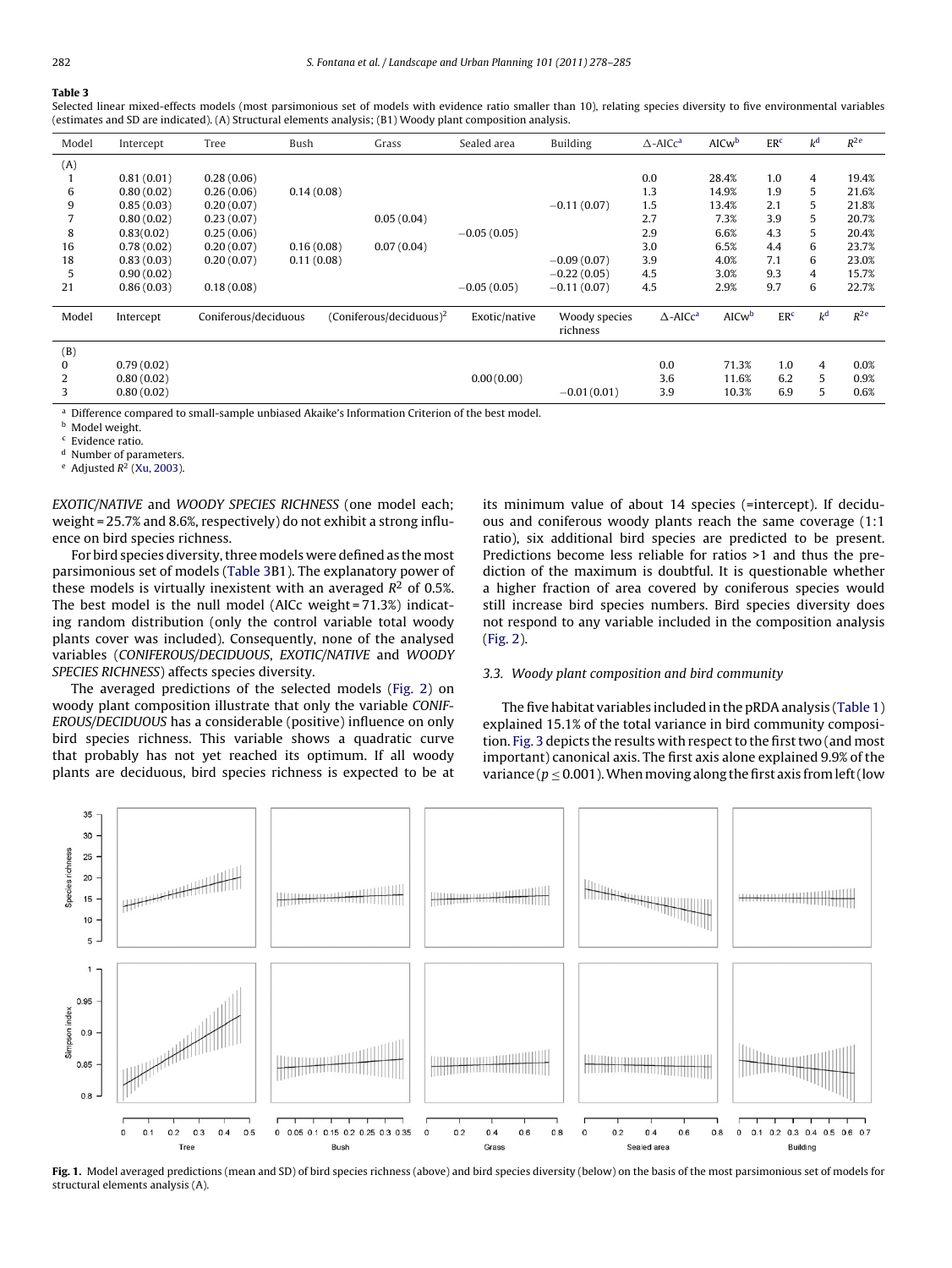<span id="page-5-0"></span>

Fig. 2. Model averaged predictions (mean and SD) of bird species richness (above) and bird species diversity (below) on the basis of the most parsimonious set of models for woody plant composition analysis (B1).

fraction of woody plants) to right (high fraction) many bird species become more abundant; in particular, woody plants positively affected Dendrocopos major, Columba palumbus, Fringilla coelebs and Cyanistes caerulus as shown by the similar direction of the species arrows and the first axis. Only a few species are negatively correlated with woody plants (e.g. Passer domesticus/hispaniolensis italiae, Streptopelia decaocto, Columba livia domestica and Apus apus). The right hand side of the first axis represents a mixture of coniferous and broadleaf woody plants. The arrows of coniferous and broadleaf trees and bushes illustrate that these woody plant types, when dominant, potentially differentiate bird communities. Most species, however are placed in intermediate positions and do not show evident preference for either foliage type. Some species (e.g. Regulus ignicapilla, Periparus ater, Turdus merula, Certhia brachydactyla) prefer coniferous woody plants to



**Fig. 3.** Species community analysis by pRDA depicting 39 species (black arrows) in the environmental space of the first two canonical axis. The five explanatory variables are in bold and capital letters. Longer arrows illustrate a higher correlation of the species with one of the main axis and/or explanatory variables. Species names are composed by the first three letters of the genus and the first three letters of the species name, for species list see [Appendix S2. T](#page-7-0)wo pairs of ecologically equivalent species were summarized in species complexes (Corvus corone + Corvus cornix = Corcor; Passer domesticus + Passer hispaniolensis italiae = Pasd/h).

broadleaf ones. Exotic and native woody plants seem to have similar directions, but the different length of the arrows indicates that native woody plants correlate better with the first and the second canonical axes than the exotic ones (Fig. 3). However, hardly any species correlates with any of the two variables (with the exception of Parus major with native woody plants). In our study sites, the fraction of exotic and native woody plants as well as woody plant species richness do not influence urban bird communities.

#### **4. Discussion and conclusions**

Most studies on urban birds have considered the classical rural–urban gradient approach as proposed by [McDonnell and](#page-7-0) [Pickett \(1990\), w](#page-7-0)hich has generally revealed a negative impact of urbanization (i.e. increasing sealed area) on bird species richness and diversity (e.g. [Clergeau et al., 1998; Palomino and Carrascal,](#page-7-0) [2006\).](#page-7-0) Our study, focusing on gradients within cities, found that three species are lost when sealed area increases by 40%, confirming the general negative pattern of urbanization also on the intra-urban scale. The positive effects of increasing area coverage and of higher complexity of urban green structures on species richness and diversity on our comparatively small 50 m radius illustrates the strong effect of fine scale composition of urban green and they are similar to results obtained at larger scales ([Lancaster and Rees, 1979;](#page-7-0) [Clergeau et al., 2001\).](#page-7-0)

#### 4.1. Pre-eminent positive influence of trees

Our results suggest that the amount of trees is the most important habitat variable enhancing bird species richness and diversity in cities, confirming previous studies [\(Goldstein et al., 1986;](#page-7-0) [Clergeau et al., 1998; Palomino and Carrascal, 2006; Sandström](#page-7-0) [et al., 2006; Evans et al., 2009\).](#page-7-0) We predict an increase from 13 bird species in the absence of trees to 20 species with 46% tree cover (+54%), keeping other model variables constant. The positive effect of trees outweighs the negative effect of sealed area and buildings, probably because trees open up the vertical dimension and thereby substantially increase both habitat dimensions and available niches. Therefore, increasing the fraction of tree cover in the urban matrix seems to be the most promising and efficient measure to enhance bird species richness and diversity.

While sealed area decreases overall bird species richness but not species diversity, an increasing building fraction has the opposite effect, i.e. leads to a reduction in bird diversity but not in rich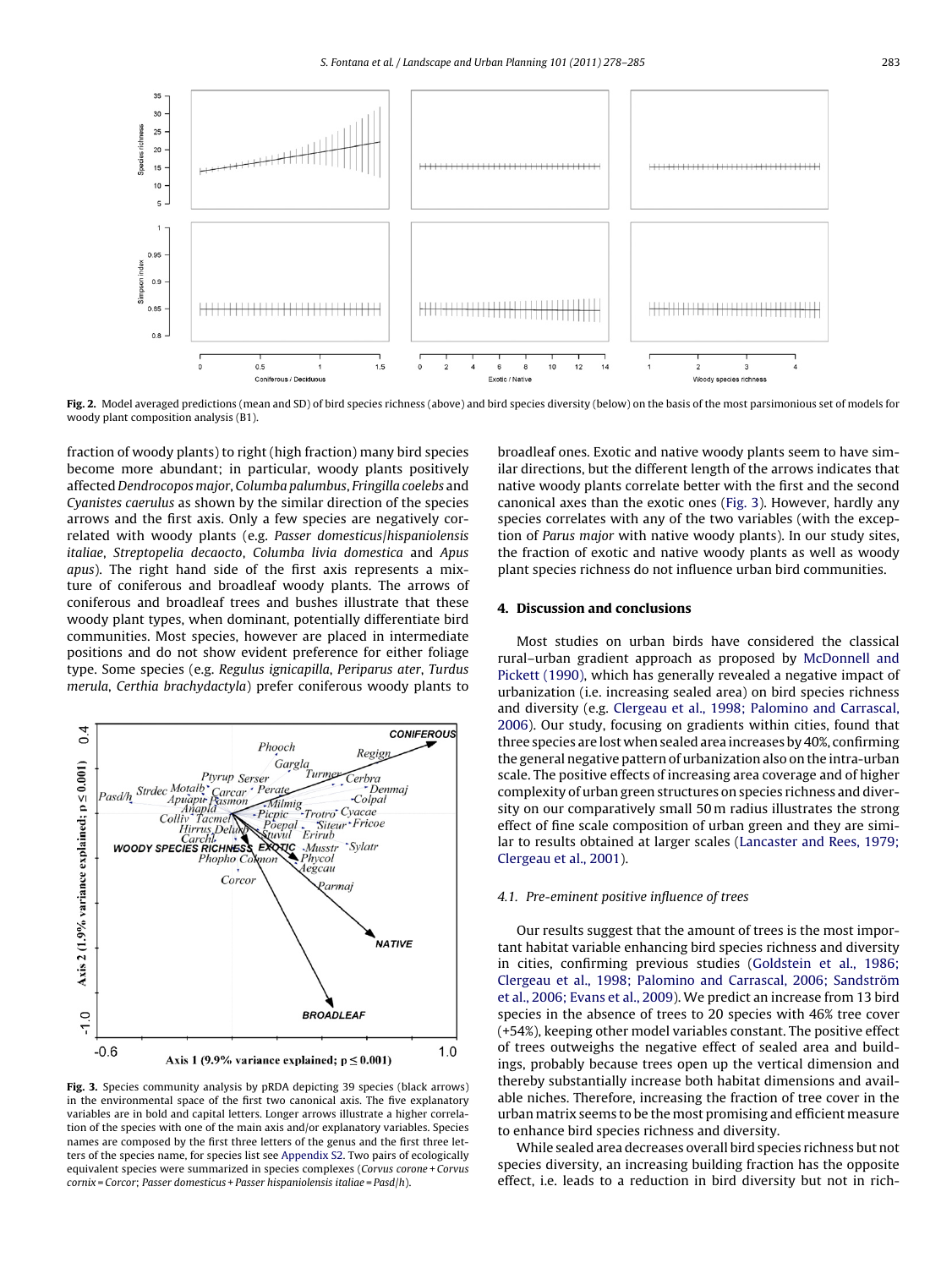ness. In highly urbanized areas, only few species (e.g. Apus apus, Passer domesticus, Columba livia f. domestica) profit from buildings as secondary rock habitats and from abundant food resources, and thus dominate the community ([Clergeau et al., 2006; La Sorte and](#page-7-0) [McKinney, 2007\).](#page-7-0) Prior to our study and based on the intermediate disturbance hypothesis ([Connell, 1978\) a](#page-7-0)nd results of other studies and taxa ([Blair, 1996; Marzluff, 2005; Tratalos et al., 2007; Lepczyk](#page-7-0) [et al., 2008; Sanford et al., 2009\),](#page-7-0) we had expected bird species richness to attain its maximum at an intermediate state of building density. However, our study reveals that buildings do not affect bird species richness, in that the loss of sensitive species is compensated by the appearance of generalist building dweller species (same species as above).

# 4.2. The influence of woody plant composition on urban avian diversity and species communities

We found that woody plant composition is important for bird richness reaching the maximum number of species with equal representation of coniferous and deciduous plants. At a ratio of 1:1 we predict the occurrence of 20 species although [Fig. 2](#page-5-0) suggests that more coniferous woody plants could enhance bird species richness even more (note increased SD, however). These results are confirmed by the community analysis, which shows that most species correlate with both coniferous and broadleaf woody plants indicating that the presence of both type of vegetation is favorable to many urban birds. While bird species relying on trees in general profit from the presence of either coniferous and deciduous trees, some specialist species will make use of the habitat only when their preferred foliage type covers a sufficient area. A balanced mixture of both habitat types thus maximizes the total number of species, as indicated by [Palomino and Carrascal \(2006\).](#page-7-0) Our result contradicts [Thompson et al. \(1993\)](#page-7-0) who found that bird species richness is highest in gardens with higher ratios of deciduous to coniferous trees. As indicated by the community analysis, the availability of coniferous and broadleaf woody plants does not only affect the presence/absence of species, but also their abundance: some species seem to prefer increased area coverage of coniferous trees, e.g. Regulus ignicapilla, Periparus ater and Certhia brachydactyla. Such changes in abundance of some species due to alterations in the foliage composition of woody plants may not be unraveled when using Simpson index only; the changes may be counterbalanced by abundance shifts of other species resulting in limited or no changes in Simpson index. Our results of the community analysis show that sometimes a constant Simpson index masks complex shifts in community composition.

With regard to the effect of native vs. exotic plants on urban birds, [Donnelly and Marzluff \(2004\)](#page-7-0) in North America and [Daniels](#page-7-0) [and Kirkpatrick \(2006\)](#page-7-0) in Australia found a higher correlation of native bird species with native plants than with exotic plants. Again in Australia, [White et al. \(2005\)](#page-7-0) found lower bird species richness and a modified community composition in areas dominated by exotic vegetation compared to areas where native vegetation prevails. In our fine-scaled study in Switzerland, we found no influence of exotic and native woody plants on neither bird species richness, nor species diversity, nor community composition. We neither found an influence of woody plant species richness on any avian biodiversity measure, which contradicts the results of [Shwartz et al. \(2008\), w](#page-7-0)ho found a positive influence of the number of woody plant species on avian species richness in urban areas in Tel Aviv (Israel).

The lack of relationship between any of the woody plant characteristics and species diversity suggests that in areas with high tree fraction no single bird species reaches dominance and thereby greatly impacts Simpson index. Simpson index is mainly influenced by dominant species. Increasing built area, results in few species becoming dominant. This result is confirmed by the community analysis [\(Fig. 3\):](#page-5-0) the first canonical axis describes a general gradient from areas with a high fraction (right) to areas with a low fraction of woody plants (left), where a limited number of species tends to dominate (e.g. Passer domesticus/hispaniolensis italiae, Streptopelia decaocto, Columba livia domestica and Apus apus; see also [Appendix](#page-7-0) [S2\).](#page-7-0)

# 4.3. Conclusions and perspectives

Human requirements for more buildings and transport infrastructure put high pressure on urban green space (densification). While it seems illusive and may be even contra-productive to stop this process (with regard to general conservation efforts: when densification is stopped, urban sprawl is likely to increase) it should be a goal to plan and manage urban green in a way to compensate for the loss of green area as habitats for birds. Our results lead us to two quantitative recommendations for vegetation structures that positively influence avian biodiversity in cities:

- (1) The conservation or re-planting of trees and large bushes optimizes vertical vegetation structure and is regarded as the most effective long-term measure to enhance both bird species richness and diversity. Our models predict a 54% increase from 13 bird species in the absence of trees to 20 species with 46% tree cover.
- (2) A well-balanced mixture of coniferous and deciduous woody plants maximizes bird species richness. Our models predict a 43% increase from 14 bird species at places with the presence of only deciduous woody plants to 20 species at places with equal representation of coniferous and deciduous plants.

We want to stress that urban planning and management decisions are already effective at comparatively fine scales (<1 ha).

More than 60 bird species can breed in Swiss cities, which is approximately one third of all regularly breeding species of Switzerland. Nevertheless Red List species (11 species, [Keller et al.,](#page-7-0) [2001\),](#page-7-0) priority species (9 species, [Bollmann et al., 2002\) a](#page-7-0)nd specialists are underrepresented among urban birds ([Appendix S2\).](#page-7-0) Thus, offering optimal habitats in cities cannot replace bird protection measures outside the city fringe [\(Miller, 2006\).](#page-7-0) From a social science perspective, a recent study has shown the popularity of birds in the public ([Home et al., 2009b\).](#page-7-0) So, urban birds and their diversity represent a crucial element on how people can experience urban nature. Such experiences are essential for the individual well-being of city inhabitants [\(Fuller et al., 2007\)](#page-7-0) and for political decisions regarding environmental conservation since personal experiences influence people's opinion ([Turner et al., 2004; Dunn et al., 2006\).](#page-7-0)

#### **Acknowledgments**

Many people made this study possible. We would like to thank the Biodiversity crew, namely M. Obrist and J. Ambrosini for their precious help. For technical and logistical support and precious scientific advices we acknowledge: B. Baur, R. Arlettaz, D. Cino, P. Duelli, T. Fabbro, F.A. Gebreselassie, M. Grüebler, G. and R. Guida, R. Home, D. Koller, P. Krebs, R. Lardelli, F. Maurer, B. Pezzatti, T. Roth, C. Sattler, M. Schaub, M. Weggler, N. Zbinden. The authorities of Lugano, Zurich and Lucerne with their corresponding contact institutions Dicastero del territorio & Dicastero servizi urbani Lugano, Grün Stadt Zürich, Naturförderung and Natur- und Landschaftsschutz, Umweltschutzamt Luzern for supporting the project. We are indebted to all inhabitants and owners who gave access to their proprieties. A special thank to D. Bajic and to the friends and family of S.F. The present study is part of the project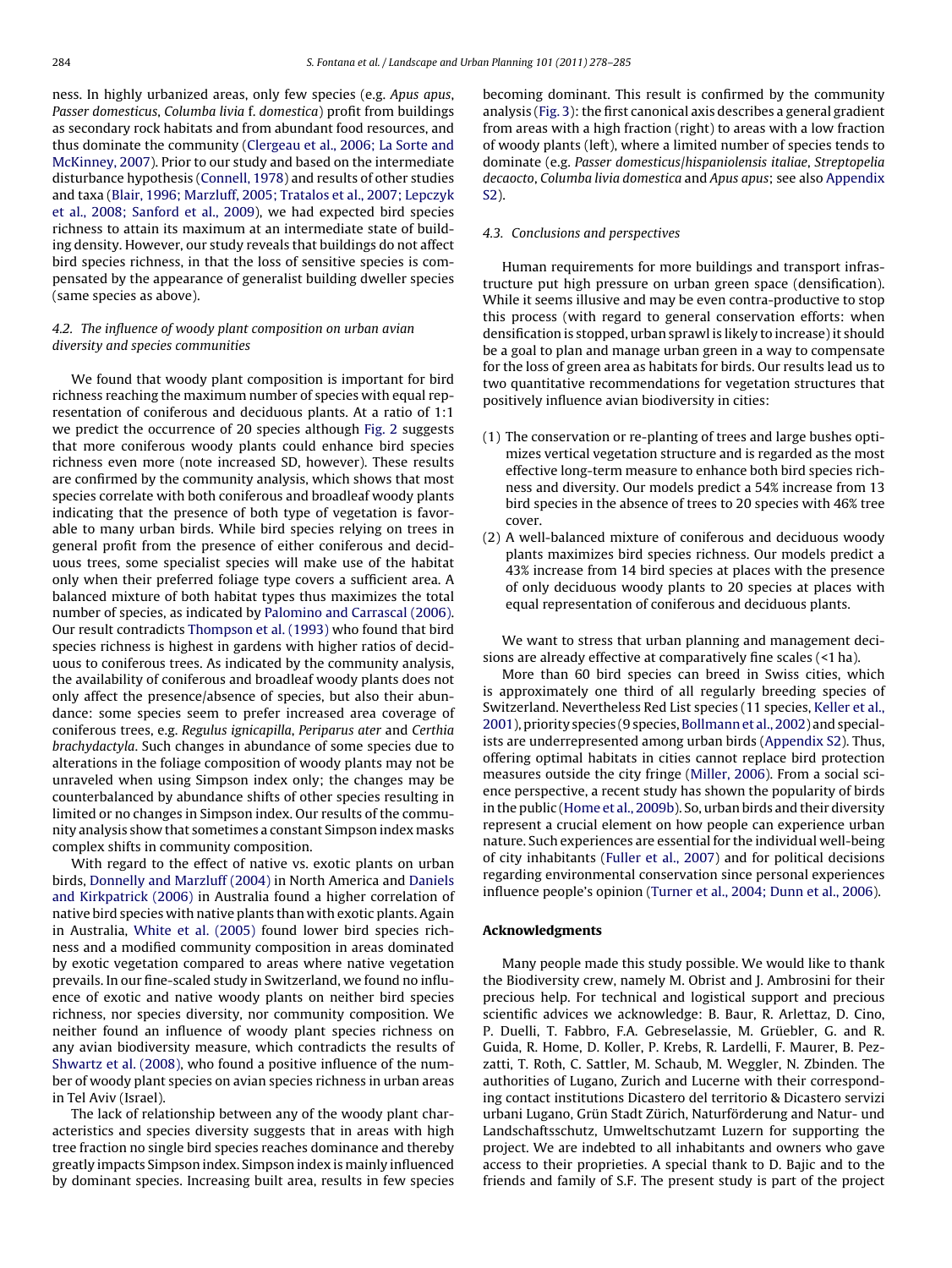<span id="page-7-0"></span>'BiodiverCity' ([www.biodivercity.ch\)](http://www.biodivercity.ch/) funded by the Swiss National Science Foundation in the framework of the National Research Program NRP54 'Sustainable development of the built environment' ([www.nrp54.ch](http://www.nrp54.ch/)).

#### **Appendix A. Supplementary data**

Supplementary data associated with this article can be found, in the online version, at [doi:10.1016/j.landurbplan.2011.02.033.](http://dx.doi.org/10.1016/j.landurbplan.2011.02.033)

#### **References**

- Bibby, C.J., Burgess, N.D., Hill, D.A., Mustoe, S., 2000. Bird Census Techniques. Academic Press, London.
- Blair, R.B., 1996. Land use and avian species diversity along an urban gradient. Ecol. Appl. 6, 506–519.
- Blair, R.B., Launer, A.E., 1997. Butterfly diversity and human land use: species assemblages along an urban gradient. Biol. Conserv. 80, 113–125.
- Böhning-Gaese, K., 1997. Determinants of avian species richness at different spatial scales. J. Biogeogr. 24, 49–60.
- Bollmann, K., Keller, V., Müller, W., Zbinden, N., 2002. Prioritäre Vogelarten für Artenförderungsprogramme in der Schweiz. Der Ornithol. Beob. 99, 301–320. Burghardt, K.T., Tallamy, D.W., Shriver, W.G., 2009. Impact of native plants on bird
- and butterfly biodiversity in suburban landscapes. Conserv. Biol. 23, 219–224. Burnham, K.P., Anderson, D.R., 2002. Model Selection and Multimodel Inference—A
- Practical Information-Theoretic Approach. Springer-Verlag, New York. Chace, J.F., Walsh, J.J., 2004. Urban effects on native avifauna: a review. Landscape
- Urban Plan. 74, 46–69.
- Clergeau, P., Croci, S., Jokimaki, J., Kaisanlahti-Jokimaki, M.L., Dinetti, M., 2006. Avifauna homogenisation by urbanisation: analysis at different European latitudes. Biol. Conserv. 127, 336–344.
- Clergeau, P., Jokimäki, J., Savard, J.P., 2001. Are urban bird communities influenced by the bird diversity of adjacent landscapes? J. Appl. Ecol. 38, 1122–1134.
- Clergeau, P., Savard, J.-P., Mennechez, G., Falardeau, G., 1998. Bird abundance and diversity along an urban–rural gradient: a comparative study between two cities on different continents. Condor 100, 413–425.
- Connell, J.H., 1978. Diversity in tropical rain forests and coral reefs. Science 199, 1302–1310.
- Crawley, M.J., 2007. The R Book. John Wiley & Sons Ltd., Chichester.
- Croci, S., Butet, A., Georges, A., Aguejdad, R., Clergeau, P., 2008. Small urban woodlands as biodiversity conservation hot-spot: a multi-taxon approach. Landscape Ecol. 23, 1171–1186.
- Daniels, G.D., Kirkpatrick, J.B., 2006. Does variation in garden characteristics influence the conservation of birds in suburbia? Biol. Conserv. 133, 326–335.
- Devictor, V., Julliard, R., Couvet, D., Lee, A., Jiguet, F., 2007. Functional homogenization effect of urbanization on bird communities. Conserv. Biol. 21, 741–751.
- Donnelly, R., Marzluff, J.M., 2004. Importance of reserve size and landscape context to urban bird conservation. Conserv. Biol. 18, 733–745.
- Dunn, R.R., Gavin, M.C., Sanchez, M.C., Solomon, J.N., 2006. The pigeon paradox: dependence of global conservation on urban nature. Conserv. Biol. 20, 1814–1816.
- Evans, K.L., Newson, S.E., Gaston, K.J., 2009. Habitat influences on urban avian assemblages. Ibis 151, 19–39.
- Fernández-Juricic, E., 2004. Spatial and temporal analysis of the distribution of forest specialists in an urban-fragmented landscape (Madrid, Spain)—implications for local and regional bird conservation. Landscape Urban Plan. 69, 17–32.
- Fuller, R.A., Irvine, K.N., Devine-Wright, P., Warren, P.H., Gaston, K.J., 2007. Psychological benefits of greenspace increase with biodiversity. Biol. Lett. 3, 390–394.
- Gaston, K.J., Fuller, R.A., Loram, A., MacDonald, C., Power, S., Dempsey, N., 2007. Urban domestic gardens (XI): variation in urban wildlife gardening in the United Kingdom. Biodivers. Conserv. 16, 3227–3238.
- Germann, C., Sattler, T., Obrist, M.K., Moretti, M., 2008. Xero-thermophilous and grassland ubiquist species dominate the weevil fauna of Swiss cities (Coleoptera, Curculionoidea). Mitt. Schweiz. Entomol. Ges. 81, 141–154.
- Goldstein, E.L., Gross, M., Degraaf, R.M., 1986. Breeding birds and vegetation: a quantitative assessment. Urban Ecol. 9, 377–385.
- Grimm, N.B., Faeth, S.H., Golubiewski, N.E., Redman, C.L., Wu, J.G., Bai, X.M., Briggs, J.M., 2008. Global change and the ecology of cities. Science 319, 756–760.
- Home, R., Bauer, N., Hunziker, M., 2009a. Cultural and biological determinants in the evaluation of urban green spaces. Environ. Behav. 42, 494–523.
- Home, R., Keller, C., Nagel, P., Bauer, N., Hunziker, M., 2009b. Selection criteria for flagship species by conservation organizations. Environ. Conserv. 36, 139–148.
- Johnson, J.B., Omland, K.S., 2004. Model selection in ecology and evolution. Trends Ecol. Evol. 19, 101–108.
- Jost, L., 2006. Entropy and diversity. Oikos 113, 363–374.
- Keller, V., Zbinden, N., Schmid, H., Volet, B., 2001. Rote Liste der gefährdeten Brutvogelarten der Schweiz. Bundesamt für Umwelt, Wald und Landschaft (BUWAL) and Schweizerische Vogelwarte, Bern and Sempach.
- Kim, K.C., Byrne, L.B., 2006. Biodiversity loss and the taxonomic bottleneck: emerging biodiversity science. Ecol. Res. 21, 794–810.
- La Sorte, F.A., McKinney, M.L., 2007. Compositional changes over space and time along an occurrence-abundance continuum: anthropogenic homogenization of the North American avifauna. J. Biogeogr. 34, 2159–2167.
- Laird, N.M., Ware, J.H., 1982. Random-effects models for longitudinal data. Biometrics 38, 963–974.
- Lancaster, R.K., Rees, W.E., 1979. Bird communities and the structure of urban habitats. Can. J. Zool. 57, 2358–2368.
- Legendre, P., Legendre, L., 1998. Numerical Ecology, 2nd ed. Elsevier Science PV, Amsterdam.
- Lepczyk, C.A., Flather, C.H., Radeloff, V.C., Pidgeon, A.M., Hammer, R.B., Liu, J.G., 2008. Human impacts on regional avian diversity and abundance. Conserv. Biol. 22, 405–416.
- Lepš, J., Šmilauer, P., 2003. Multivariate Analysis of Ecological Data using CANOCO. University Press, Cambridge.
- Magurran, A.E., 2004. Measuring Biological Diversity. Blackwell Publishing, Oxford. Marzluff, J.M., 2001. Avian ecology and conservation in an urbanizing world. Kluwer Academic Publishers, Boston.
- Marzluff, J.M., 2005. Island biogeography for an urbanizing world: how extinction and colonization may determine biological diversity in human-dominated landscapes. Urban Ecosyst., 8.
- Marzluff, J.M., Ewing, K., 2001. Restoration of fragmented landscapes for the conservation of birds: a general framework and specific recommendations for urbanizing landscapes. Restor. Ecol. 9, 280–292.
- McDonnell, M.J., Hahs, A.K., 2008. The use of gradient analysis studies in advancing our understanding of the ecology of urbanizing landscapes: current status and future directions. Landscape Ecol. 23, 1143–1155.
- McDonnell, M.J., Pickett, S.T.A., 1990. Ecosystem structure and function along urban rural gradients: an unexploited opportunity for ecology. Ecology 71, 1232–1237.
- McKinney, M.L., 2002. Urbanization, biodiversity, and conservation. Bioscience 52, 883–890.
- Miller, J., 2006. Restoration, reconciliation, and reconnecting with nature nearby. Biol. Conserv. 127, 356–361.
- Møller, A.P., 2009. Successful city dwellers: a comparative study of the ecological characteristics of urban birds in theWestern Palearctic. Oecologia 159, 849–858.
- Moretti, M., Duelli, P., Obrist, M.K., 2006. Biodiversity and resilience of arthropod communities after fire disturbance in temperate forests. Oecologia 149, 312–327.
- Palomino, D., Carrascal, L.M., 2006. Urban influence on birds at a regional scale: a case study with the avifauna of northern Madrid province. Landscape Urban Plan. 77, 276–290.
- Pinheiro, J., Bates, D., DebRoy, S., Sarkar, D., R Core Team, 2008. nlme: Linear and Nonlinear Mixed Effects Models.
- R Development Core Team, 2007. R: A Language and Environment for Statistical Computing. R Foundation for Statistical Computing, Vienna, Austria.
- Rapport, D.J., 1999. Perspectives on ecological integrity. Environ. Value 8, 116–118. Sandström, U.G., Angelstam, P., Mikusinski, G., 2006. Ecological diversity of birds in
- relation to the structure of urban green space. Landscape Urban Plan. 77, 39–53. Sanford, M.P., Manley, P.N., Murphy, D.D., 2009. Effects of urban development on ant communities: implications for ecosystem services and management. Conserv. Biol. 23, 131–141.
- Sattler, T., Borcard, D., Arlettaz, R., Bontadina, F., Legendre, P., Obrist, M.K., Moretti, M., 2010a. Spider, bee and bird communities in cities are shaped by environmental control and high stochasticity. Ecology 91, 3343–3353.
- Sattler, T., Duelli, P., Obrist, M.K., Arlettaz, R., Moretti, M., 2010b. Response of arthropod species richness and functional groups to urban habitat structure and management. Landscape Ecol. 25, 941–954.
- Sattler, T., Tobler, M., 2004. Development of breeding populations of birds in two residential areas in Solothurn and their dependence on habitat structure (Bestandsentwicklung und Strukturabhängigkeit von Brutvögeln in zweiWohnquartieren der Stadt Solothurn). Der Ornithol. Beob. 101, 177–192 (in German with English summary).
- Schuler, M., Perlik, M., Pasche, N., 2004. Nicht-städtisch, rural oder peripher wo steht der ländliche Raum heute? ARE, Bundesamt für Raumentwicklung, Bern.
- Shwartz, A., Shirley, S., Kark, S., 2008. How do habitat variability and management regime shape the spatial heterogeneity of birds within a large Mediterranean urban park? Landscape Urban Plan. 84, 219–229.
- Stagoll, K., Manning, A.D., Knight, E., Fischer, J., Lindenmayer, D.B., 2010. Using bird–habitat relationships to inform urban planning. Landscape Urban Plan. 98, 13–25.
- Sukopp, H., 1998. Stadtökologie Ein Fachbuch für Studium und Praxis. Fischer, Stuttgart.
- Thompson, P.S., Greenwood, J.J.D., Greenaway, K., 1993. Birds in European gardens in the winter and spring of 1988–89. Bird Study 40, 120–134.
- Tratalos, J., Fuller, R.A., Evans, K.L., Davies, R.G., Newson, S.E., Greenwood, J.J.D., Gaston, K.J., 2007. Bird densities are associated with household densities. Glob. Change Biol. 13, 1685–1695.
- Turner,W.R., Nakamura, T., Dinetti, M., 2004. Global urbanization and the separation of humans from nature. Bioscience 54, 585–590.
- United Nations, 2008. World Urbanization Prospects: the 2007 Revision. United Nations, New York.
- White, J.G., Antos, M.J., Fitzsimons, J.A., Palmer, G.C., 2005. Non-uniform bird assemblages in urban environments: the influence of streetscape vegetation. Landscape Urban Plan. 71, 123–135.
- Xu, R.H., 2003. Measuring explained variation in linear mixed effects models. Stat. Med. 22, 3527–3541.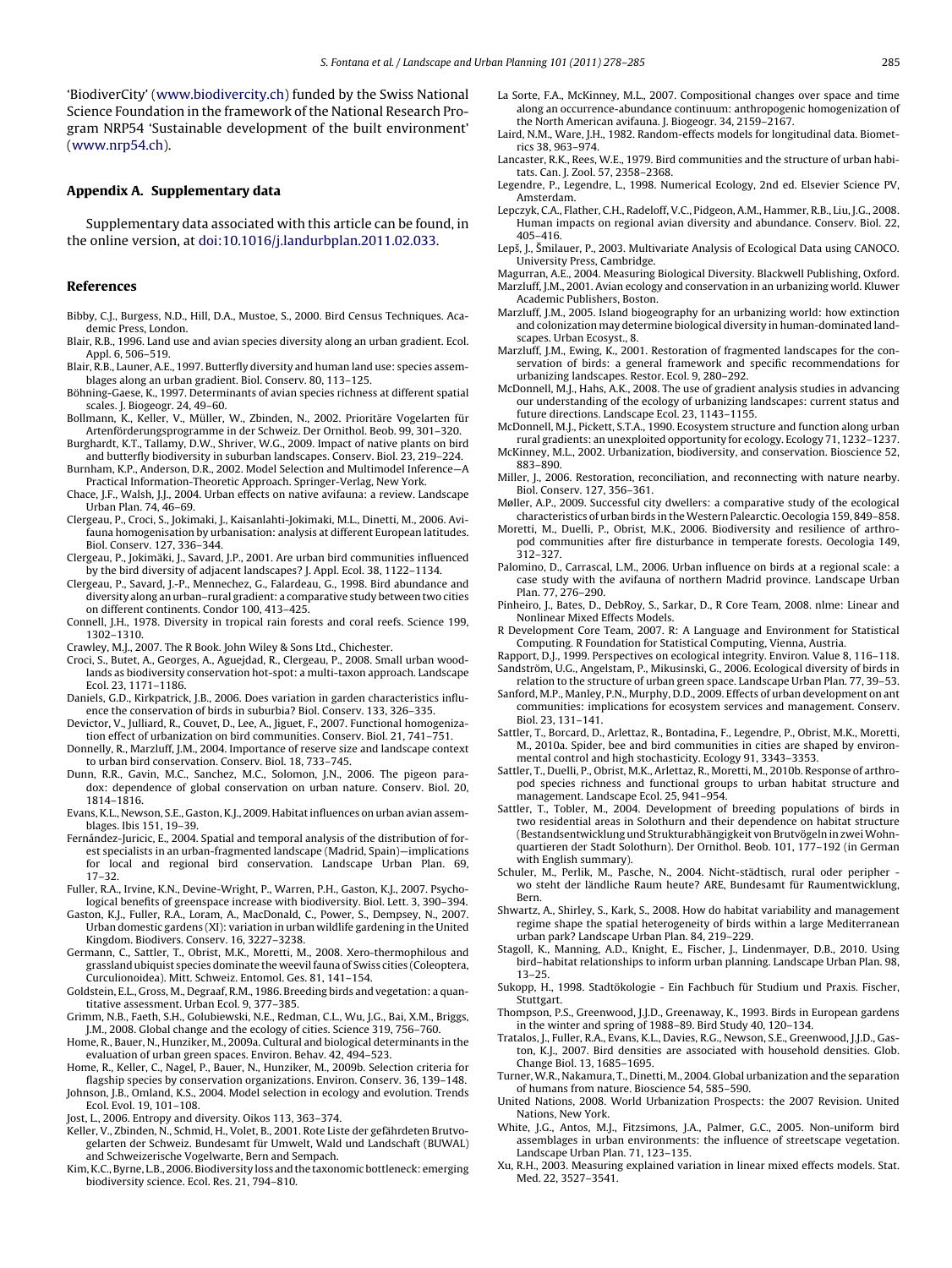# List of Appendices

**Appendix S1**: Information about the three cities considered: a) information on location, geographical extent and human population; b) bird species richness in the three cities (total, mean, range).

|                              | Zurich               | Lucerne              | Lugano              |  |
|------------------------------|----------------------|----------------------|---------------------|--|
| a)                           |                      |                      |                     |  |
| Geographical coordinates     | 47°22′N, 8°33′E      | 47°03′N, 8°18′E      | 46°00'N, 8°57'E     |  |
| Area                         | $91.88 \text{ km}^2$ | $24.15 \text{ km}^2$ | $26.2 \text{ km}^2$ |  |
| Elevation                    | 408 m a.s.l.         | 436 m a.s.l.         | 273 m a.s.l.        |  |
| Residents                    | 367'000              | 58'000               | 49'000              |  |
| b)                           |                      |                      |                     |  |
| Total bird species richness  | 42                   | 51                   | 40                  |  |
| Mean (SD) per sampling point | 14.0(3.7)            | 16.4(4.4)            | 15.1(3.2)           |  |
| Range                        | $9 - 25$             | $9 - 25$             | 7-21                |  |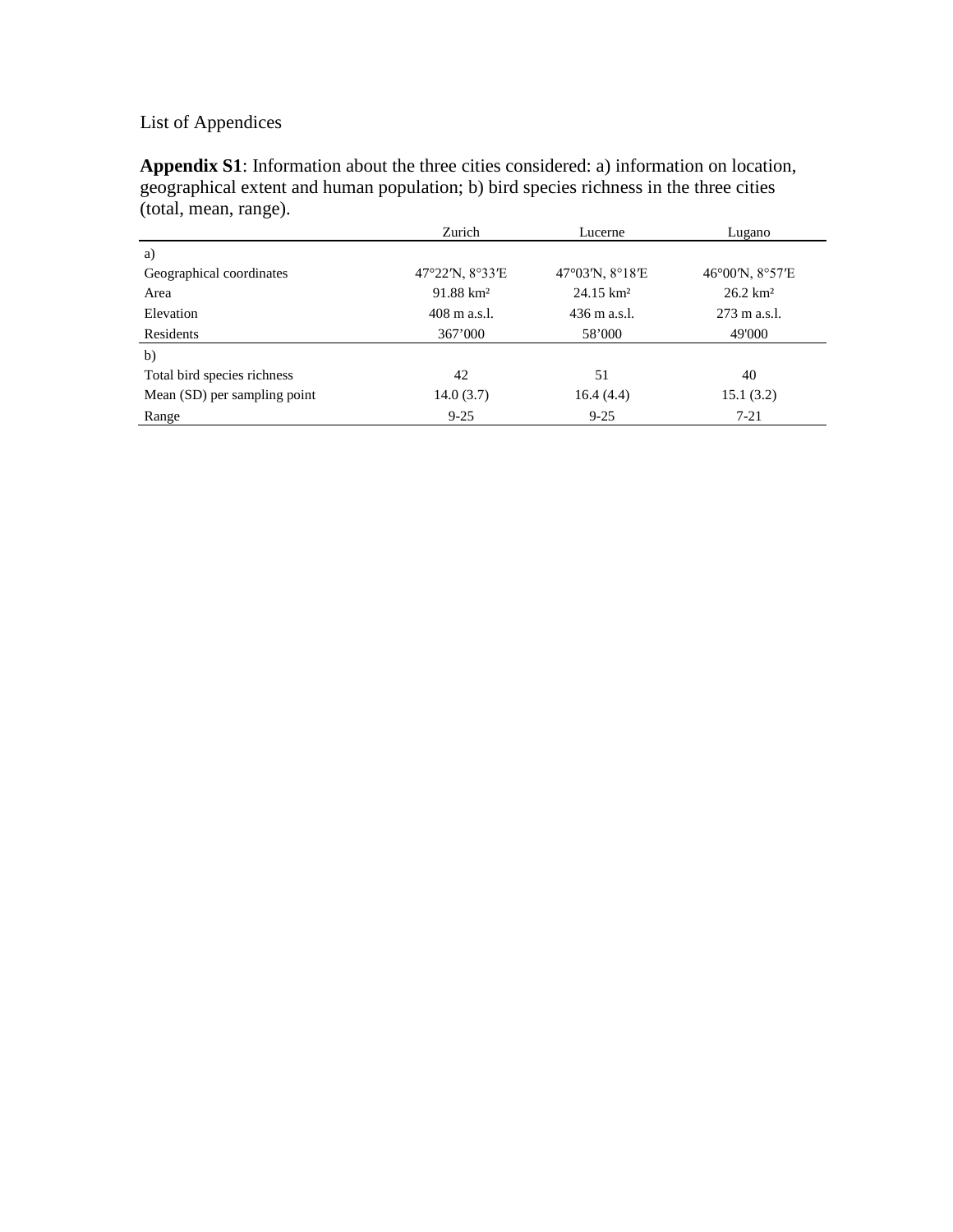| $32$ pcl city, total $20$ .   |                          | <b>Species</b>   | <b>Steadiness and dominance</b> $(\%)$ |           |           |                 |  |
|-------------------------------|--------------------------|------------------|----------------------------------------|-----------|-----------|-----------------|--|
| <b>Scientific Name</b>        | <b>English Name</b>      | status $\real^a$ | Zurich                                 | Lucerne   | Lugano    | Overall         |  |
| Accipiter nisus               | Eurasian Sparrowhawk     |                  | 1(0.1)                                 | 1(0.1)    | 0(0.0)    | 2(0.0)          |  |
| Acrocephalus scirpaceus       | Eurasian Reed Warbler    |                  | 0(0.0)                                 | 1(0.1)    | 0(0.0)    | 1(0.0)          |  |
| Aegithalos caudatus           | Long-tailed Tit          |                  | 5(0.9)                                 | 14(2.3)   | 10(1.9)   | 29(1.7)         |  |
| Anas platyrhynchos            | Mallard                  |                  | 1(0.1)                                 | 5(0.8)    | 0(0.0)    | 6(0.3)          |  |
| Apus apus                     | Common Swift             | #, §             | 28 (18.4)                              | 29 (12.2) | 25(7.0)   | 82 (12.4)       |  |
| Ardea cinerea                 | Grey Heron               |                  | 0(0.0)                                 | 1(0.1)    | 0(0.0)    | 1(0.0)          |  |
| <b>Buteo</b> buteo            | Common Buzzard           |                  | 0(0.0)                                 | 1(0.1)    | 0(0.0)    | 1(0.0)          |  |
| Carduelis cannabina           | Common Linnet            |                  | 0(0.0)                                 | 0(0.0)    | 1(0.1)    | 1(0.0)          |  |
| Carduelis carduelis           | European Goldfinch       | §                | 15(1.7)                                | 19(2.5)   | 25(3.7)   | 59 $(2.7)$      |  |
| Carduelis chloris             | European Greenfinch      | $\S$             | 30(4.6)                                | 26(3.1)   | 30(4.5)   | 86(4.1)         |  |
| Certhia brachydactyla         | Short-toed Treecreeper   |                  | 4(0.3)                                 | 5(0.4)    | 2(0.1)    | 11(0.3)         |  |
| Coccothraustes coccothraustes | Hawfinch                 |                  | 1(0.1)                                 | 0(0.0)    | 0(0.0)    | 1(0.0)          |  |
| Coloeus monedula              | Western Jackdaw          | VU, #            | 1(0.3)                                 | 5(0.7)    | 0(0.0)    | 6(0.3)          |  |
| Columba livia f. domestica    | Common Pigeon            |                  | 12(3.3)                                | 8(1.8)    | 22(5.6)   | 42(3.6)         |  |
| Columba palumbus              | Common Wood Pigeon       |                  | 3(0.2)                                 | 10(1.0)   | 0(0.0)    | 13(0.4)         |  |
| Corvus cornix                 | <b>Hooded Crow</b>       |                  | 0(0.0)                                 | 0(0.0)    | 32(6.9)   |                 |  |
| Corvus corone                 | Carrion Crow             |                  | 28 (4.9)                               | 28(5.0)   | 0(0.0)    | 88 (5.6) $^{c}$ |  |
| Cyanistes caeruleus           | Eurasian Blue Tit        |                  | 28 (3.9)                               | 26(4.3)   | 16(1.4)   | 70(3.2)         |  |
| Delichon urbicum              | Common House Martin      | $\S$             | 1(0.1)                                 | 0(0.0)    | 9(2.4)    | 10(0.8)         |  |
| Dendrocopos major             | Great Spotted Woodpecker |                  | 7(0.6)                                 | 7(0.6)    | 2(0.1)    | 16(0.4)         |  |
| Emberiza cirlus               | Cirl Bunting             | VU, #            | 0(0.0)                                 | 1(0.1)    | 0(0.0)    | 1(0.0)          |  |
| Erithacus rubecula            | European Robin           |                  | 12(1.1)                                | 11(0.9)   | 14(1.2)   | 37(1.1)         |  |
| Fringilla coelebs             | Common Chaffinch         |                  | 26(3.6)                                | 30(4.8)   | 28(3.7)   | 84(4.1)         |  |
| Garrulus glandarius           | Eurasian Jay             |                  | 3(0.4)                                 | 5(0.5)    | 0(0.0)    | 8(0.3)          |  |
| Hippolais polyglotta          | Melodious Warbler        | NT               | 0(0.0)                                 | 0(0.0)    | 1(0.1)    | 1(0.0)          |  |
| Hirundo rustica               | <b>Barn Swallow</b>      |                  | 1(0.2)                                 | 1(0.1)    | 4(0.4)    | 6(0.2)          |  |
| Jynx torquilla                | Eurasian Wryneck         | $VU, \#$         | 0(0.0)                                 | 0(0.0)    | 1(0.1)    | 1(0.0)          |  |
| Larus michahellis             | Yellow-legged Gull       | NT               | 0(0.0)                                 | 1(0.1)    | 0(0.0)    | 1(0.0)          |  |
|                               | Common Grasshopper       |                  |                                        |           |           |                 |  |
| Locustella naevia             | Warbler                  | VU, #            | 0(0.0)                                 | 1(0.1)    | 0(0.0)    | 1(0.0)          |  |
| Lophophanes cristatus         | European Crested Tit     |                  | 0(0.0)                                 | 2(0.2)    | 0(0.0)    | 2(0.1)          |  |
| Loxia curvirostra             | Red Crossbill            |                  | 0(0.0)                                 | 0(0.0)    | 1(0.1)    | 1(0.0)          |  |
| Mergus merganser              | Common Merganser         | VU               | 0(0.0)                                 | 2(0.1)    | 0(0.0)    | 2(0.0)          |  |
| Milvus migrans                | <b>Black Kite</b>        |                  | 2(0.2)                                 | 2(0.2)    | 0(0.0)    | 4(0.1)          |  |
| Motacilla alba                | White Wagtail            |                  | 7(0.7)                                 | 10(1.0)   | 11(0.9)   | 28(0.9)         |  |
| Muscicapa striata             | Spotted Flycatcher       | §                | 7(0.6)                                 | 15(1.5)   | 10(1.0)   | 32(1.0)         |  |
| Oenanthe oenanthe             | Northern Wheatear        |                  | 0(0.0)                                 | 0(0.0)    | 1(0.1)    | 1(0.0)          |  |
| Parus major                   | <b>Great Tit</b>         |                  | 29(5.9)                                | 32(6.4)   | 24(3.0)   | 85(5.1)         |  |
| Passer domesticus             | House Sparrow            | §                | 32(24.1)                               | 29 (16.7) | 0(0.0)    |                 |  |
| Passer hispaniolensis italiae | Spanish Sparrow          | ş                | 0(0.0)                                 | 0(0.0)    | 32 (29.4) | 93 $(23.5)^c$   |  |
| Passer montanus               | Eurasian Tree Sparrow    |                  | 1(0.2)                                 | 1(0.1)    | 2(0.4)    | 4(0.2)          |  |
| Periparus ater                | Coal Tit                 |                  | 3(0.2)                                 | 6(0.6)    | 7(0.7)    | 16(0.5)         |  |
| Phalacrocorax carbo           | Great Cormorant          |                  | 0(0.0)                                 | 1(0.1)    | 0(0.0)    | 1(0.0)          |  |
| Phoenicurus ochruros          | <b>Black Redstart</b>    |                  | 19(1.8)                                | 28 (3.3)  | 14(1.2)   | 61(2.1)         |  |
| Phoenicurus phoenicurus       | Common Redstart          | NT, #            | 2(0.2)                                 | 1(0.1)    | 18(1.8)   | 21(0.7)         |  |
| Phylloscopus collybita        | Common Chiffchaff        |                  | 5(0.5)                                 | 10(0.9)   | 2(0.1)    | 17(0.5)         |  |

**Appendix S2:** List of all bird species according to the three cities considered (n locations  $= 32$  per city, total 96).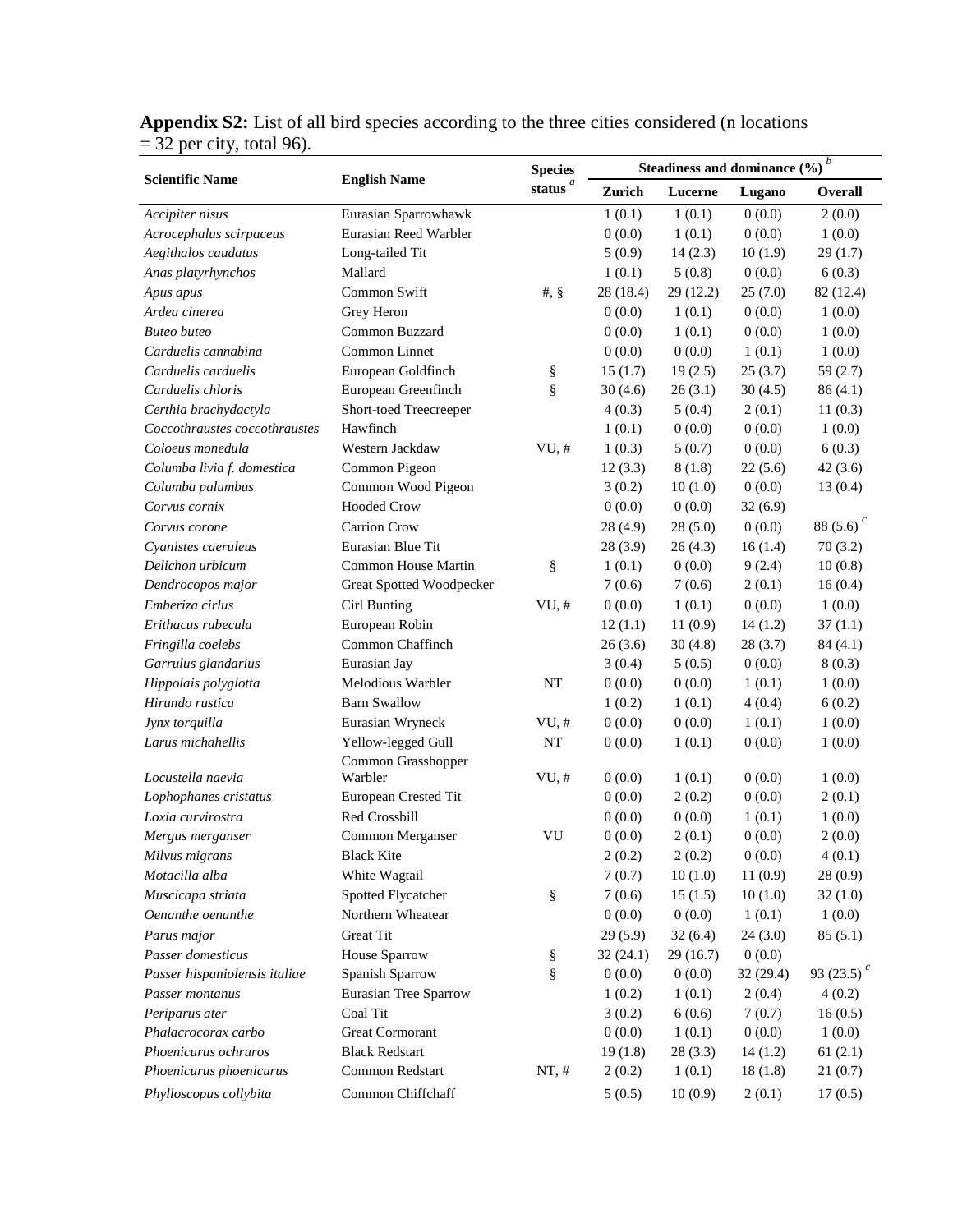| Phylloscopus trochilus  | Willow Warbler            | NT, # | 0(0.0)  | 0(0.0)   | 1(0.1)  | 1(0.0)   |
|-------------------------|---------------------------|-------|---------|----------|---------|----------|
| Pica pica               | Eurasian Magpie           |       | 19(2.3) | 11(1.4)  | 0(0.0)  | 30(1.2)  |
| Picus viridis           | European Green Woodpecker |       | 1(0.1)  | 1(0.1)   | 2(0.1)  | 4(0.1)   |
| Poecile palustris       | Marsh Tit                 |       | 1(0.1)  | 3(0.3)   | 0(0.0)  | 4(0.1)   |
| Ptyonoprogne rupestris  | Eurasian Crag Martin      |       | 0(0.0)  | 0(0.0)   | 2(0.4)  | 2(0.1)   |
| Pyrrhula pyrrhula       | Eurasian Bullfinch        |       | 0(0.0)  | 1(0.1)   | 0(0.0)  | 1(0.0)   |
| Regulus ignicapilla     | <b>Common Firecrest</b>   |       | 6(0.6)  | 15(1.6)  | 9(0.8)  | 30(1.0)  |
| Regulus regulus         | Goldcrest                 |       | 1(0.2)  | 0(0.0)   | 0(0.0)  | 1(0.0)   |
| Saxicola rubetra        | Whinchat                  | NT, # | 0(0.0)  | 0(0.0)   | 1(0.1)  | 1(0.0)   |
| Serinus serinus         | European Serin            | ş     | 8(0.6)  | 15(1.5)  | 24(2.7) | 47(1.6)  |
| Sitta europaea          | Eurasian Nuthatch         |       | 8(0.7)  | 10(1.0)  | 7(0.6)  | 25(0.8)  |
| Streptopelia decaocto   | Eurasian Collared Dove    | ş     | 14(1.9) | 5(0.6)   | 19(2.7) | 38(1.7)  |
| Sturnus vulgaris        | Common Starling           |       | 20(3.4) | 19(3.3)  | 10(1.4) | 49 (2.7) |
| Sylvia atricapilla      | Eurasian Blackcap         |       | 21(3.2) | 27(3.3)  | 28(4.8) | 76 (3.8) |
| Tachymarptis melba      | Alpine Swift              | NT, # | 2(0.4)  | 2(0.7)   | 1(0.1)  | 5(0.4)   |
| Troglodytes troglodytes | Winter Wren               |       | 3(0.4)  | 5(0.4)   | 4(0.4)  | 12(0.4)  |
| Turdus merula           | Common Blackbird          |       | 31(7.1) | 32(12.5) | 31(8.1) | 94 (9.2) |
| Turdus philomelos       | Song Thrush               |       | 0(0.0)  | 2(0.1)   | 0(0.0)  | 2(0.0)   |
| Turdus viscivorus       | Mistle Thrush             |       | 0(0.0)  | 1(0.1)   | 0(0.0)  | 1(0.0)   |

<sup>a</sup> Conservation status according to the Red List of birds of Switzerland (Keller et al. 2001): VU = vulnerable, NT = near threatened;  $# =$  indicates whether a species was considered as a priority species for Switzerland (Bollmann et al. 2002); § identifies indicator species for urban habitats (Zbinden et al. 2005).

<sup>b</sup> Steadiness expresses the number of sampling points with the presence of the species. Dominance indicates the fraction (%) of individuals of a single species on the total individual number of birds.

<sup>c</sup> As *Passer hispaniolensis italiae and Corvus cornix* occupy the ecological niche of *P. domesticus* and *C. corone* in Lugano, we calculate the overall steadiness and dominance as if they were the same species.